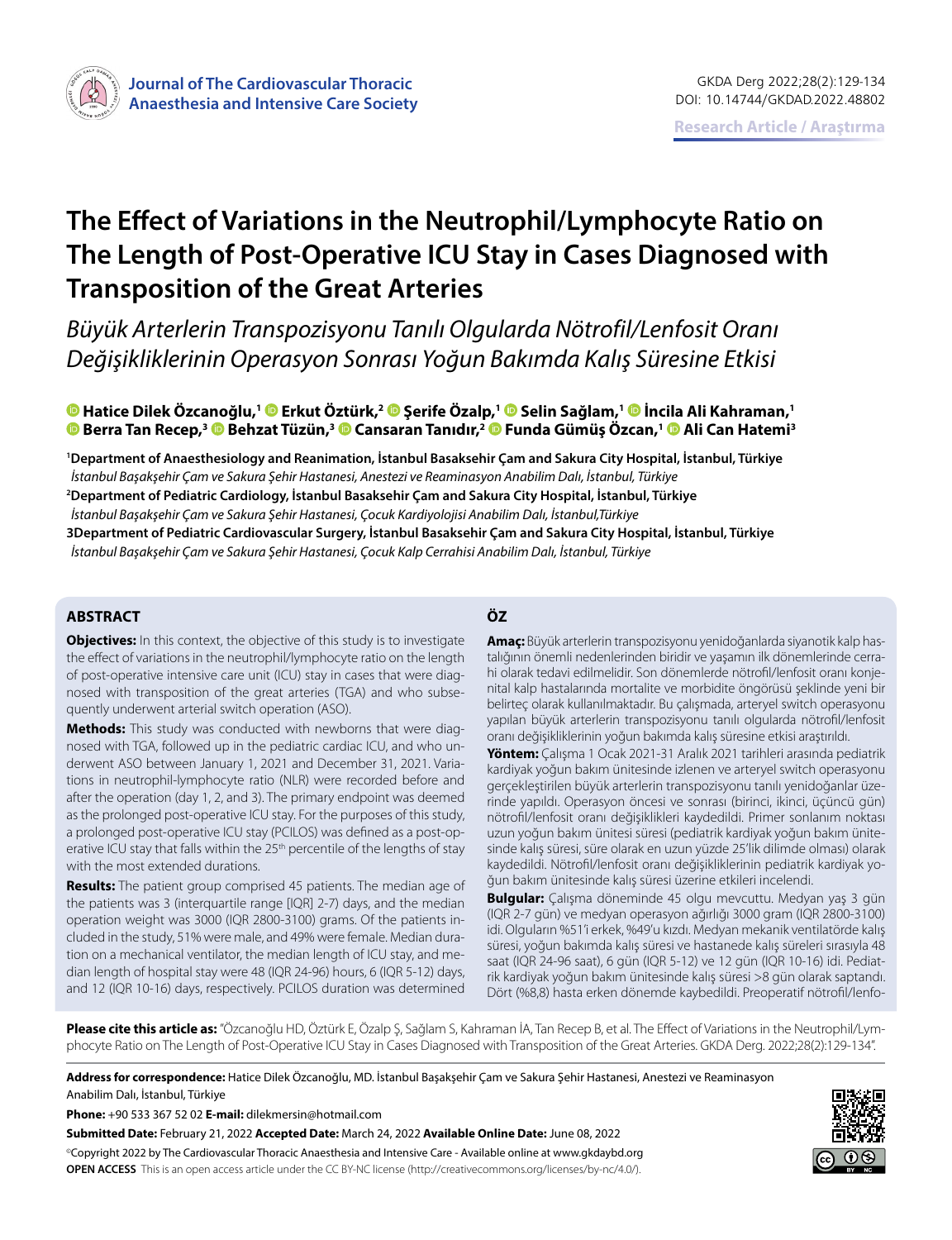as >8 days. Four (8.8%) patients died in the early period. Pre-operative NLR values of >1.5 and post-operative day-3 NLR values of >2.1 were found to be strong predictors of PCILOS.

**Conclusion:** The findings of this study suggest that high NLR values in the pre-operative and early post-operative period in patients that were diagnosed with TGA and who underwent ASO were good predictors of prolonged ICU stays.

**Keywords:** Intensive care, neutrophil-lymphocyte ratio, newborn, transposition of the great arteries

# **Introduction**

Transposition of the great arteries (TGA) is one of the most common congenital heart diseases in the neonatal period and is an important cause of hospitalization of newborns in the pediatric cardiac intensive care unit (ICU) in the first 2 weeks of life.<sup>[1]</sup> The first option in TGA treatment is arterial switch operation (ASO). Prostaglandin E1 infusion or balloon atrial septostomy procedures may be applied preoperatively to prevent the adverse effects of hypoxemia during the period till the time of operation.<sup>[2,3]</sup>

Cardiopulmonary bypass (CPB) is utilized in a majority of cases during congenital heart surgery. However, CPB has the potential to trigger an inflammatory response, particularly in newborns, which may adversely affect the post-operative morbidity and mortality rates.<sup>[4,5]</sup>

Biomarkers such as galectin-3, N-Terminal prohormone B-type natriuretic peptide, lymphopenia, thrombocytopenia, and C-reactive protein have been used to evaluate the effects of inflammation on the outcome of congenital heart surgery.<sup>[6]</sup> The neutrophil-lymphocyte ratio (NLR), which has been commonly used as an inflammation marker in sepsis, bowel operations, and chronic lung disease, has started to be used as a new biomarker in heart disease cases in recent years.<sup>[7]</sup> The most important advantage of NLR over other biomarkers is that it is easy to apply and is also inexpensive.

The use of NLR as a predictor of low cardiac output, mortality, and morbidity has been studied in a limited number of studies involving cases with different diagnoses of congenital heart disease.<sup>[8,9]</sup> In this context, the objective of this study is to investigate the effect of variations in the neutrophil/lymphocyte ratio measured in the pre-operative and early post-operative periods on the length of post-operative ICU stay in cases that were diagnosed with TGA and underwent ASO.

# **Methods**

# **Population and Sample**

The population of this retrospective study comprised newborns that were diagnosed with TGA, followed up in the pediatric cardiac ICU, and who underwent ASO, between

sit oranı değerinin >1,5 olması ve postoperatif üçüncü gün nötrofil/lenfosit oranı >2,1 olması pediatrik kardiyak yoğun bakım ünitesinde kalış süresini tahmin etmede güçlü belirteçlerdi.

**Sonuç:** Arteryel switch operasyonu yapılan büyük arterlerin transpozisyonu tanılı olgularda ameliyat öncesi ve postoperatif erken dönemdeki yüksek nötrofil/lenfosit oranı uzun yoğun bakım sürecinin değerlendirilmesinde iyi bir belirteçtir.

**Anahtar sözcükler:** Büyük arterlerin transpozisyonu, nötrofil/lenfosit oranı, yenidoğan, yoğun bakım

January 1, 2021, and December 31, 2021. Premature cases, cases with complex congenital heart disease with additional defects such as ventricular septal defect and pulmonary stenosis, cases who had received steroids, and cases with growth in blood culture were excluded from the study. The study was approved by the Local Ethics Committee and carried out in accordance with the principles outlined in the Declaration of Helsinki.

# **Definitions**

A data form was created for each patient. Information including age, gender, weight, diagnosis, and prostaglandin E1 use of the patient, information about the surgery performed, and the problems that developed while the patient was in the ICU were obtained from the hospital data system and recorded in the data form.

Peripheral venous blood samples were taken from all cases 24 h before and 1, 2, and 3 days after the operation and sent to the laboratory for routine blood tests. The neutrophil and lymphocyte values and the NLR value calculated using these values were recorded in the data form.

Prolonged post-operative ICU stay (PCILOS) was deemed as the primary endpoint of this study. For the purposes of this study, PCILOS was defined as a post-operative ICU stay that falls within the  $25<sup>th</sup>$  percentile of the lengths of stay with the most extended durations.

#### **Surgical Technique**

Our anesthesia protocol was standard in all the patients. Standard monitoring started with electrocardiography (ECG) and pulse oximetry followed by Fentanyl 1 μg/kg, rocuronium 0.6 mg/kg, and midazolam 0.1 mg/kg for anesthesia induction. Mild hypothermia was used. Del Nido was utilized approximately every 60 min during the crossclamp period. The procedure was performed as described in the literature.<sup>[2]</sup> Ultrafiltration on bypass and modified ultrafiltration after bypass was used.

#### **Post-operative Care**

The patients were brought to the ICU as intubated and put on mechanical ventilator support. All patients admitted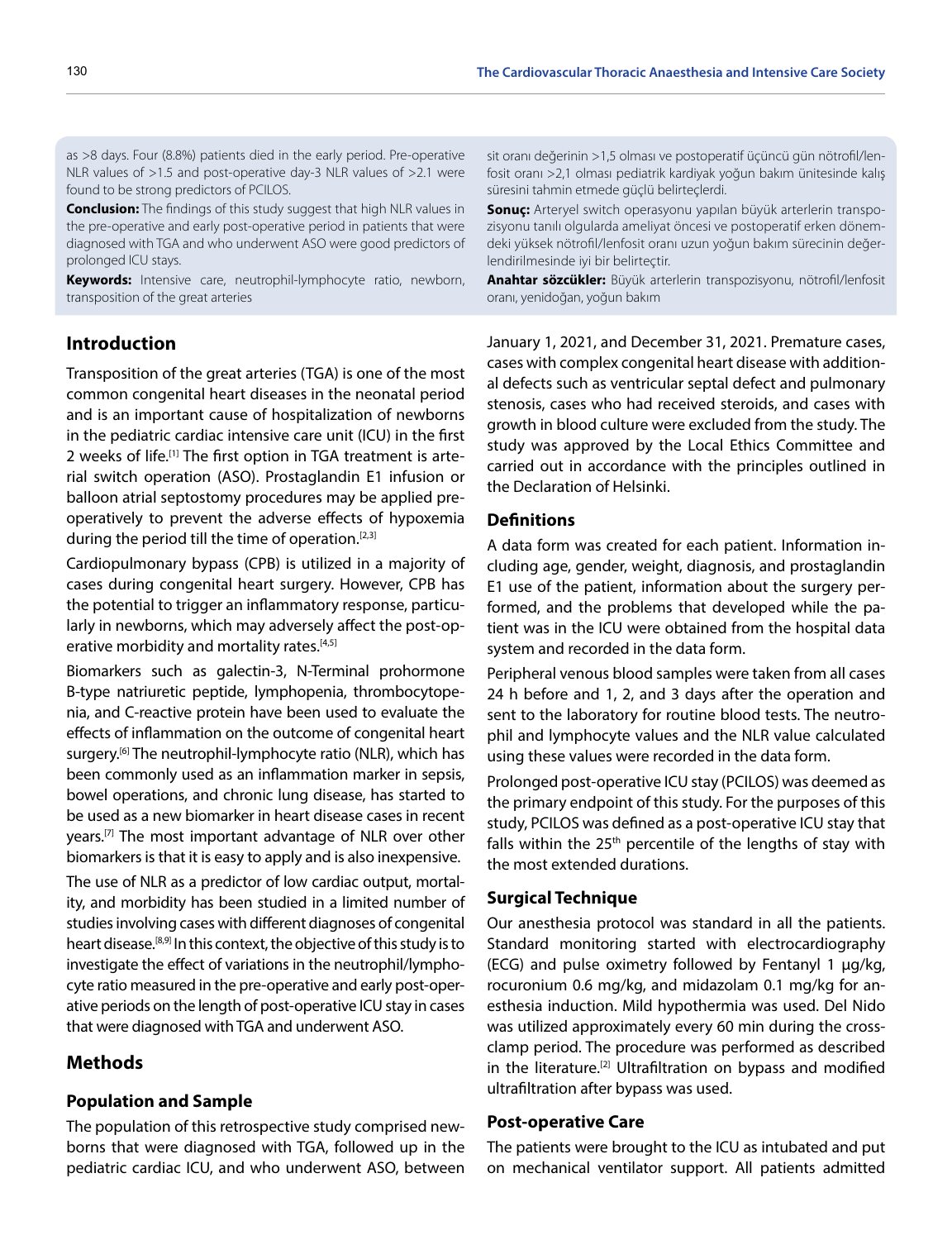to the ICU were followed up through the measurement of their saturation, central venous pressure, invasive arterial blood pressure, and end-tidal carbon dioxide (etCO<sub>2</sub>) values and were monitored by ECG and serebral near-infrared spectroscopy (NIRS). Inotropic support was typically provided during the first several post-operative hours in the form of milrinone (0.5 microgram/kg/min) and a low dose of Noradrenaline (0.05 microgram/kg/min). Epinephrine treatment was administered in cases where deemed necessary.[2]

#### **Statistical Analysis**

The distribution of the variables investigated within the scope of this study was analyzed in the computer environment. Descriptive values were obtained using the Statistical Package for the Social Sciences for Windows software package. The results were expressed as median (interquartile range [IQR]) and percentage-percentile values. The Shapiro–Wilk test was used to determine whether the variables conform to the normal distribution or not. Pearson's Chi-squared test and Mann–Whitney U test were used to compare the variables between groups. Receiver operating characteristic (ROC) analysis was used to determine the cutoff value of NLR that would predict prolonged hospital stays, and the area under the curve was used to verify the area under the ROC curve. The final model for the estimation of NLR parameters predicting prolonged hospital stays was expressed using odds ratio within 95% confidence interval. Probability p<0.05 was deemed to indicate statistical significance.

## **Results**

The patient group comprised 45 patients. The median age of the patients was 3 (IQR 2–7) days, and the median operation weight was 3000 (IQR 2800–3100) grams. Of the patients included in the study, 51% were male, and 49% were female. One case had DiGeorge syndrome. Pre-operative inotropic support was provided in 15% of cases, whereas mechanical ventilation was provided in 4 (9%) cases. Balloon atrial septostomy was performed in 10 cases. Median CPB time was determined as 110 (IQR 90-140) minutes and median cross-clamp time was determined as 75 (IQR 60- 100) minutes.

Median duration on a mechanical ventilator, the median length of ICU stay, and median length of hospital stay was 48 (IQR 24-96) hours, 6 (IQR 5-12) days, and 12 (IQR 10-16) days, respectively. PCILOS duration was determined as >8 days. Four (8.8%) patients died in the early period. The general characteristics of the cases are summarized in Table 1.

The PCILOS was determined as 8 days. There were 13 cases with more extended ICU stays. The pre-operative day-1,

| <b>Variable</b>                        |     | $n=45$      |
|----------------------------------------|-----|-------------|
|                                        | n   | $\%$        |
| Age/day                                | 3   | $2 - 7$     |
| Weight/kg                              | 3   | $2.8 - 3.1$ |
| Male                                   | 23  | 51          |
| Syndrome                               | 1   | 2.2         |
| PGE1                                   | 37  | 82          |
| Inotrope                               | 7   | 15          |
| Mechanical ventilation                 | 4   | 9           |
| Septostomy                             | 10  | 22          |
| Coronary Anomaly                       | 18  | 45          |
| ASD (non-restrictive)                  | 20  | 44          |
| <b>PDA</b>                             | 40  | 88          |
| CPB duration/minute                    | 110 | 90-140      |
| Cross-clamp ssduration/minute          | 75  | 60-100      |
| Open sternum                           | 18  | 40          |
| Mechanical ventilation duration/hour   | 48  | 24-96       |
| Intensive care unit length of stay/day | 6   | $5 - 12$    |
| Hospital length of stay/day            | 12  | $10 - 16$   |
| <b>ECMO</b>                            | 4   | 8.8         |
| Mortality                              | 4   | 8.8         |

Given as median (IQR) or n, %. PGE1: Prostaglandine E1; ASD: Atrial septal defect; PDA: Patent ductus arteriosus; CPB: Cardiopulmonary bypass; ECMO: Extracorporeal membrane oxygenator.

day-2, and day-3 hemogram parameters of these cases are summarized in Table 2.

Pre-operative day-1, day-2, and day-3 NLR values were found to be significantly higher in PCILOS (+) cases, that is, cases who stayed longer than 8 days in the ICU unit  $(p<0.05)$ .

Baseline NLR value PCILOS c index=0.82 (CI:0.70-0.95 p=0.001, day-1 NLR value PCILOS c index=0.60 (CI:0.40- 0.79, p=0.28), day-2 NLR value PCILOS c index=0.76 (CI: 0.60-0.90 p=0.008), day-3 NLR value PCILOS c index=0.78 (CI:0.64-0.92, p=0.004) were determined to predict PCILOS (+) cases with extended intensive ICU stays (Fig. 1).

Pre-operative NLR values of >1.5 (with 78% specificity and 92% sensitivity), post-operative day-2 NLR values of >2 (with 70% specificity and 80% sensitivity), and post-operative day-3 NLR values of >2.1 (with 74% specificity and 84% sensitivity) were determined to predict PCILOS (+) cases.

## **Discussion**

In this study, the role of NLR, a new inflammatory marker for cardiac surgery, in predicting prolonged ICU stays in patients that were diagnosed with TGA and who underwent ASO was investigated. Consequentially, it was found that NLR values measured at different times during the pre-op-

#### **Table 1.** General characteristics of patients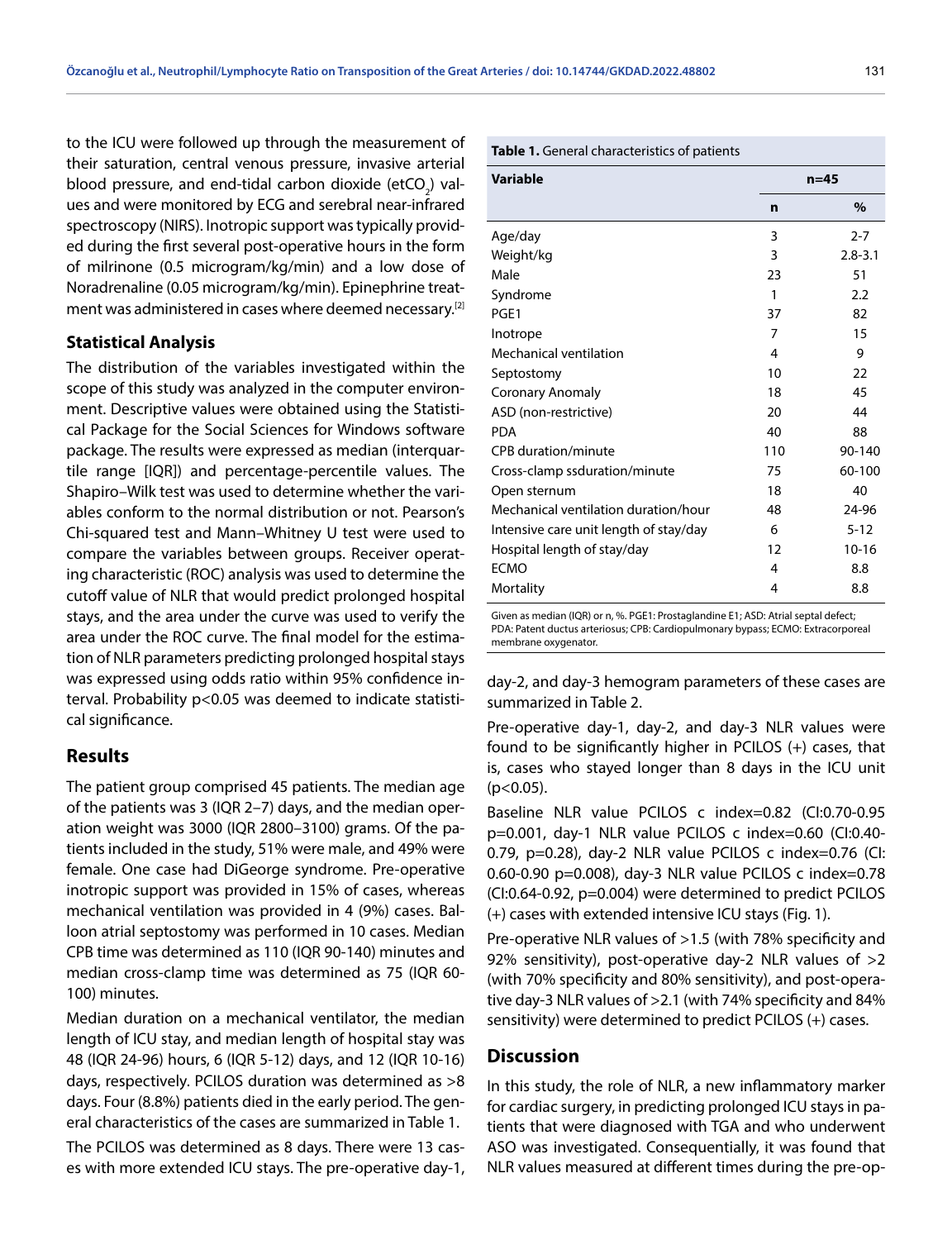| <b>Table 2.</b> Changes in hemogram parameters in prolonged ICU length of stay |                   |                   |           |  |
|--------------------------------------------------------------------------------|-------------------|-------------------|-----------|--|
| <b>Variable</b>                                                                | PCILOS $(+)$      | $PCILOS (-)$      | p         |  |
| Pre-operative Hemoglobin                                                       | $13.1(11-14)$     | 14.3 (11.5-14.5)  | <b>NS</b> |  |
| Pre-operative Hematocrit                                                       | 43 (36-45)        | 41 (35-42)        | <b>NS</b> |  |
| Pre-operative Platelet                                                         | 299 (170-450)     | 259 (160-350)     | <b>NS</b> |  |
| Pre-operative Neutrophil                                                       | 6300 (4000-12000) | 5800 (3700-9100)  | <b>NS</b> |  |
| Pre-operative Lymphocyte                                                       | 3300 (2250-5750)  | 3600 (3950-6400)  | <b>NS</b> |  |
| Pre-operative NLR                                                              | $2.1(0.9-2.5)$    | $1.6(1.2-3)$      | 0.030     |  |
| 1 <sup>st</sup> day Hemoglobin                                                 | 13.5 (10-14)      | 13.6 (10-14)      | <b>NS</b> |  |
| 1 <sup>st</sup> day Hematocrit                                                 | 40 (36-42)        | 40 (36-42)        | <b>NS</b> |  |
| 1 <sup>st</sup> day Platelet                                                   | 163 (80-250)      | 210 (150-270)     | <b>NS</b> |  |
| 1 <sup>st</sup> day Neutrophil                                                 | 7200 (5400-9300)  | 7100 (5100-10900) | <b>NS</b> |  |
| 1 <sup>st</sup> day Lymphocyte                                                 | 1800 (1500-3100)  | 1950 (1600-3450)  | NS.       |  |
| 1 <sup>st</sup> day NLR                                                        | $4.5(3-6)$        | $3.9(3.4-5.5)$    | <b>NS</b> |  |
| 2 <sup>nd</sup> day Hemoglobin                                                 | 12.4 (10.4-13)    | 12.8 (10-13.6)    | <b>NS</b> |  |
| 2 <sup>nd</sup> day Hematocrit                                                 | 37 (34-40)        | 37 (35-41)        | NS.       |  |
| 2 <sup>nd</sup> day Platelet                                                   | 150 (100-210)     | 170 (140-230)     | <b>NS</b> |  |
| 2 <sup>nd</sup> day Neutrophil                                                 | 7200 (5000-9200)  | 7000 (4900-8800)  | <b>NS</b> |  |
| 2 <sup>nd</sup> day Lymphocyte                                                 | 1400 (1000-2400)  | 1500 (1300-2100)  | <b>NS</b> |  |
| 2 <sup>nd</sup> day NLR                                                        | $4.6(4-5)$        | $3.8(3.5-5)$      | 0.008     |  |
| 3 <sup>rd</sup> day Hemoglobin                                                 | $11.9(10-12)$     | $11.8(10.5-12.1)$ | <b>NS</b> |  |
| 3rd day Hematocrit                                                             | 35 (33-38)        | 36 (34-39)        | <b>NS</b> |  |
| 3rd day Platelet                                                               | 150 (130-250)     | 160 (120-270)     | <b>NS</b> |  |
| 3rd day Neutrophil                                                             | 8100 (6000-10000) | 7250 (5900-8500)  | <b>NS</b> |  |
| 3rd day Lymphocyte                                                             | 1900 (1550-2300)  | 1800 (1500-2000)  | <b>NS</b> |  |
| 3rd day NLR                                                                    | $4.2(3-5.4)$      | $2.5(1.8-3.2)$    | 0.003     |  |
| Median (IQR) NLR: Neutrophil lymphocyte ratio.                                 |                   |                   |           |  |

**Table 2.** Changes in hemogram parameters in prolonged ICU length of stay

erative and the early post-operative periods, the post-operative day-1 in particular, were strong predictors of prolonged ICU stays. Given these findings, this study is one of the few studies in the literature on newborns with congenital heart disease.

After congenital heart surgery, systemic inflammatory response syndrome may be triggered by surgical trauma or CPB, negatively affecting mortality and morbidity. In particular, CPB equipment may come into contact with blood cells on the surface and trigger an inflammatory cascade by means of cytokine release, complement, and activation of the coagulation system. Leukocytes, platelets, and vascular endothelial cells are the cells that primarily contribute to the formation of inflammation. Oxygenation at the microcirculatory level may be impaired due to ischemia-reperfusion injury and hypothermia, which further exacerbate this complex process. Different biomarkers have been used to detect this process. However, only a few provide ease of use during routine clinical practice.<sup>[10-12]</sup>

Recently, NLR has started to be used for different purposes as a new biomarker due to its accessibility, low price, directly measurable, and repeatable nature. The hypothesis that NLR can give an idea about the inflammatory response is based on the fact that the neutrophils are an essential part of the systemic response, increase due to tissue damage and perfusion, and that the retransformation of white blood cells results in the reduction of lymphocyte count. [10,13,14]

It has been reported in various studies conducted with adults that NLR can be used as a predictor of mortality and morbidity in cardiac surgery cases.<sup>[15,16]</sup> Although there is a limited information on the use of NLR in predicting mortality and morbidity in children with different congenital heart disease diagnoses, it has been suggested in several studies that its use in children would prove helpful.<sup>[10,14]</sup>

Şavluk et al.[8] evaluated the cases who underwent Norwood Stage I operation in their series of 53 cases diagnosed with hypoplastic left heart syndrome. Consequentially, they found that pre-operative NLR values >0.74 are associated with an increased risk of mortality in these cases.

In their study, including 114 children with tetralogy of Fallot, Manuel et al.<sup>[13]</sup> found that pre-operative NLR values greater than 0.80 were associated with increased risk of prolonged ICU and hospital stays.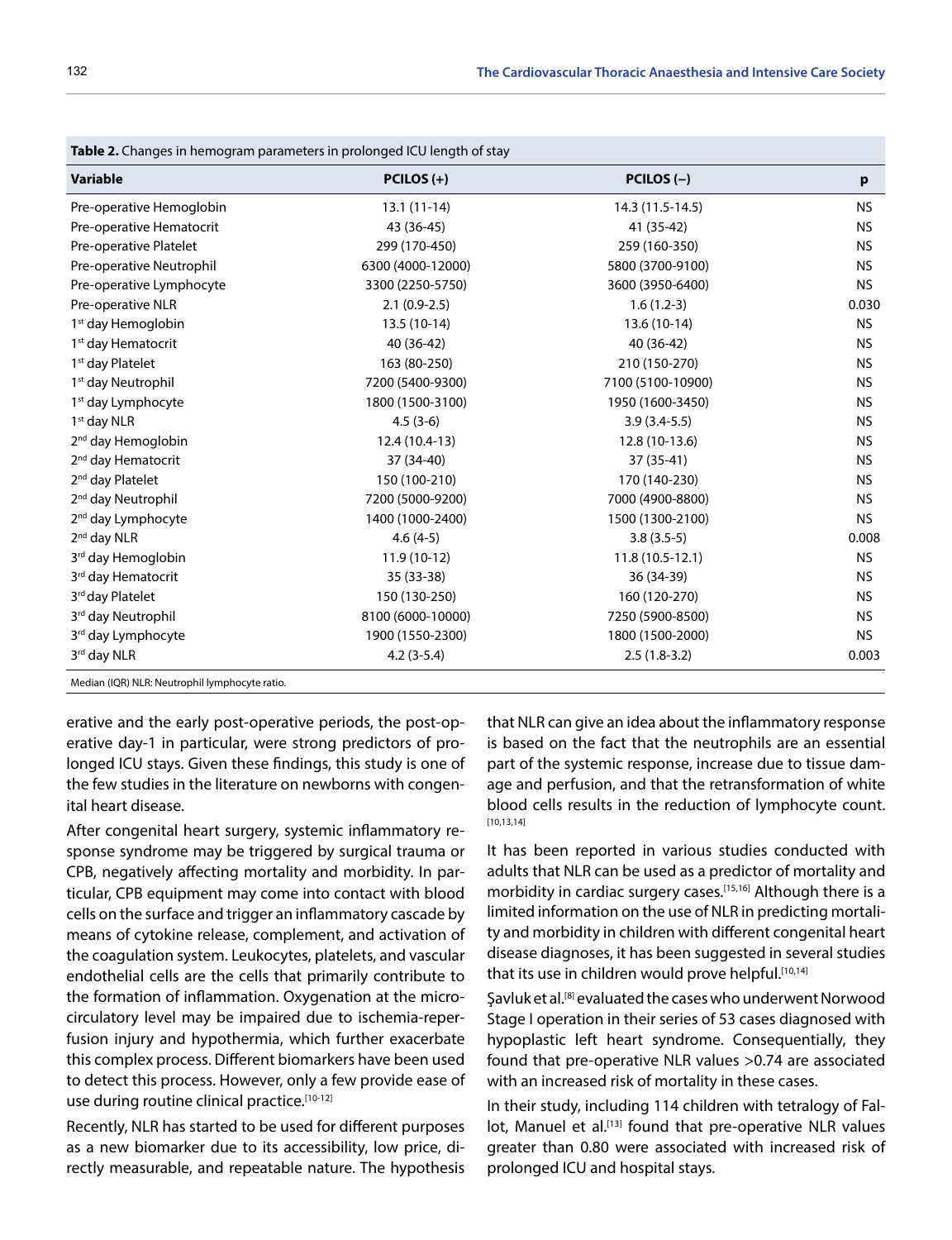

**Figure 1.** The effect of NLR alterations by days on long hospitalization. NLR: Neutrophil lymphocyte ratio..

In the series of 424 infants, Gao et al.<sup>[10]</sup> found that high NLR values were associated with increased risk of prolongation of time spent on mechanical ventilation and prolonged ICU and hospital stays. They also found that high NLR values are an independent risk factor for mortality.

In the series of 61 cases, Xu et al.<sup>[14]</sup> found that high post-operative NLR values were associated with increased risk of prolongation of time spent on mechanical ventilation and prolonged ICU stays.

In another study in which the results of the Glenn shunt procedure on 141 cases with single ventricle morphology were evaluated, it was reported that pre-operative NLR values greater than 2 were significantly associated with increased risk of mortality.<sup>[17]</sup>

In addition to predicting morbidity and mortality after congenital heart surgery operation, NLR values may also be helpful in the evaluation of different clinical conditions. For example, Iliopoulos et al.<sup>[9]</sup> reported that significantly more cases featuring high NLR values after cardiac surgery developed low cardiac output. In another study including 116 cases, it was reported that high pre-operative NLR values predicted acute kidney injury.[18]

In line with the relevant results in the literature, the high pre-operative and post-operative NLR values measured in this study were found to be associated with prolonged ICU stays. Particularly, pre-operative NLR values >1.5 and post-operative day-3 NLR values greater than 2.1 were found to be strong predictors of prolonged ICU stays.

#### **Limitations of the Study**

The primary limitation of the study is that it was conducted retrospectively and with a limited number of patients. The fact that prenatal diagnosis, surgical technique, and management in the ICU could not be thoroughly evaluated was another limitation of the study. Third, it had the effects of other inflammation markers been evaluated, the results could be more meaningful.

# **Conclusion**

Measuring the NLR values in newborns who underwent ASO may help predict prolonged ICU stays and, thus, plan ideal intensive care follow-up that would reduce morbidity and mortality.

#### **Disclosures**

**Ethics Committee Approval:** The study was approved by The İstanbul Basaksehir Çam and Sakura City Hospital Clinical Research Ethics Committee (Date: 14/03/2022, No: 2022.03.83).

**Informed Consent:** Written informed consent was obtained from all patients.

**Peer-review:** Externally peer-reviewed.

**Conflict of Interest:** None declared.

**Financial Disclosure:** The authors declared that this study has received no financial support.

**Authorship Contributions:** Concept – H.D.Ö., E.Ö., Ş.Ö., S.S.; Design – H.D.Ö., S.S., İ.A.K., B.T.R., B.T., C.T.; Supervision – C.T., F.G.Ö., A.C.H.; Fundings – H.D.Ö., E.Ö., Ş.Ö., S.S., İ.A.K., B.T., C.T.; Materials – H.D.Ö., E.Ö., Ş.Ö., S.S.; Data collection &/or processing – H.D.Ö., S.Ö., S.S., İ.A.K., B.T.R., B.T., C.T.; Analysis and/or interpretation – E.Ö., B.T.R., C.T.; Literature search – C.T., F.G.Ö., A.C.H.; Writing – H.D.Ö., E.Ö., S.S.; Critical review – C.T., F.G.Ö., A.H.

**Etik Kurul Onayı:** Çalışma İstanbul Başakşehir Çam ve Sakura Şehir Hastanesi Klinik Araştırmalar Etik Kurulu tarafından onaylandı (Tarih: 14/03/2022, Numara: 2022.03.83).

**Hasta Onamı:** Hastalardan yazılı onam alınmıştır.

**Hakem değerlendirmesi:** Dışarıdan hakemli.

**Çıkar Çatışması:** Çıkar çatışması bulunmamaktadır.

**Finansal Destek:** Yazarlar bu çalışmanın herhangi bir finansal destek almadığını beyan etmişlerdir.

**Yazarlık Katkıları:** Fikir – H.D.Ö., E.Ö., Ş.Ö., S.S.; Tasarım – H.D.Ö., S.S., İ.A.K., B.T.R., B.T., C.T.; Denetmeler – C.T., F.G.Ö., A.C.H.; Kaynaklar – H.D.Ö., E.Ö., Ş.Ö., S.S., İ.A.K., B.T., C.T.; Malzemeler – H.D.Ö., E.Ö., Ş.Ö., S.S.; Veri Toplanması ve/veya İşlemesi – H.D.Ö., S.Ö., S.S., İ.A.K., B.T.R., B.T., C.T.; Analiz ve/veya Yorum – E.Ö., B.T.R., C.T.; Literatür Taraması – C.T., F.G.Ö., A.C.H.; Yazıyı Yazan – H.D.Ö., E.Ö., S.S.; Eleştirel İnceleme – C.T., F.G.Ö., A.C.H.

# **References**

1. Altin FH, Sengul FS, Yildiz O, Tosun O, Ozturk E, Kyaruzi M, et al. Impact of coronary artery anatomy in arterial switch pro